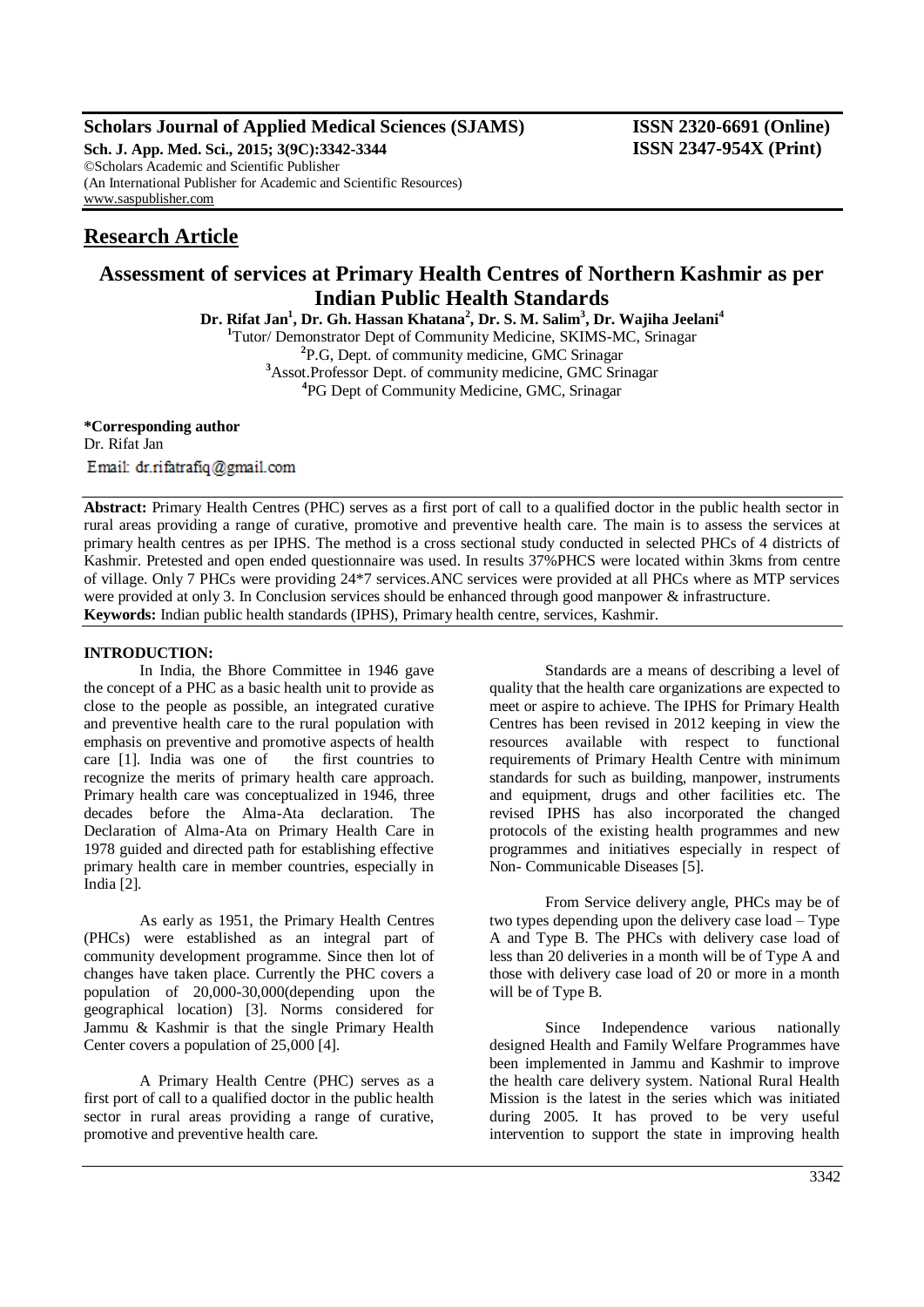care by addressing the key issues of accessibility, availability, financial viability and accessibility of services [6].

There are very few documented studies on assessment of human resources, infrastructure at PHCs as per IPHS. One such study was done at Bihar [7]. The present study has been done to assess the availability of human resources & infrastructure at PHC as per IPHS, also, to identify the existing gaps.

## **MATERIALS AND METHODS:**

It was a Cross sectional study conducted in selected districts of Kashmir. A complete list of Govt. Health Institutions in the state was obtained from the Directorate of Health Services Kashmir along with

permission to conduct study. Four districts (Kupwara, Baramulla, and Bandipura & Ganderbal) were randomly selected from Kashmir valley. 131 Primary Health Centres (PHCs) of four districts of northern Kashmir were enlisted and out of them 16 PHCs, 4 from each district were selected using random number generator.

The checklist formulated as per the IPHS guidelines was pretested and validated before applying in the actual study area. Data was also collected from the in-charge Medical Officer of concerned PHC using checklist as per Indian Public Health Standards -2012 recommendations. To avoid any bias the data collected was compared with the records available at the PHCs. Data was entered and analysed using Epi-Info software.

| Tubic 1: A vanability of assured set vices at primary nearen centres |              |            |  |  |
|----------------------------------------------------------------------|--------------|------------|--|--|
| Assured services                                                     | $PHCs(n=16)$ | Percentage |  |  |
| <b>OPD</b> services                                                  | 16           | 100        |  |  |
| Emergency services (24 hrs)                                          |              | 43.75      |  |  |
| Referral services                                                    | 13           | 81.25      |  |  |
| Inpatient services                                                   | 15           | 93.75      |  |  |
| <b>Primary management of</b>                                         |              |            |  |  |
| Wounds                                                               | 16           | 100        |  |  |
| <b>Fractures</b>                                                     |              | 68.75      |  |  |
| burns                                                                |              | 81.25      |  |  |

| Table 1: Availability of assured services at primary health centres |
|---------------------------------------------------------------------|
|---------------------------------------------------------------------|

Table 1 depicts the assured services available at PHCs.OPD services were present at all centres. Only 7 PHCs provided 24\* 7 services with 13(81.25%) providing referral services. Management of minor wounds was done at all ,for fractures at 11 PHC s. burns were primarily managed at 13(81.25%) PHC s.

|  | Table 2: Availability of investigative services at Primary Heath Centres |  |
|--|--------------------------------------------------------------------------|--|
|--|--------------------------------------------------------------------------|--|

| Investigative servives | Number of PHCS              | percent |
|------------------------|-----------------------------|---------|
|                        | providing services $(n=16)$ |         |
| Electrography          |                             | 31.25   |
| Xray                   |                             | 31.25   |
| Laboratory             |                             | 93.75   |
| Ultrasonography        |                             |         |

Table 2 depicts that out of 16 PHCs, 15 had laboratory facilities, ECG services were available at five PHCs (31.25%) had availability of ECG facility, while only 3(13.7%) had ultrasonography facility.

| <b>MCH</b> services<br>$PHCs(n=16)$<br>%<br>Regular ANCs<br>100<br>16<br>Intranatal care<br>68.75<br>11<br>43.75<br>24 hr. delivery facility<br>Post natal care<br>87<br>14<br>43.75<br>Newborn care<br>Management of LBW babies<br>6<br>Childcare<br>16<br>100<br>(including immunisation)<br>Family planning<br>16<br>100<br>Services for MTP<br>3<br>18.75<br>Management of gynaecological<br>16<br>100<br>disorders, Anaemia, STD/RTIs | <b>Lable 5. Availability of NICH Sel Vices</b> |  |  |  |  |
|--------------------------------------------------------------------------------------------------------------------------------------------------------------------------------------------------------------------------------------------------------------------------------------------------------------------------------------------------------------------------------------------------------------------------------------------|------------------------------------------------|--|--|--|--|
|                                                                                                                                                                                                                                                                                                                                                                                                                                            |                                                |  |  |  |  |
|                                                                                                                                                                                                                                                                                                                                                                                                                                            |                                                |  |  |  |  |
|                                                                                                                                                                                                                                                                                                                                                                                                                                            |                                                |  |  |  |  |
|                                                                                                                                                                                                                                                                                                                                                                                                                                            |                                                |  |  |  |  |
|                                                                                                                                                                                                                                                                                                                                                                                                                                            |                                                |  |  |  |  |
|                                                                                                                                                                                                                                                                                                                                                                                                                                            |                                                |  |  |  |  |
|                                                                                                                                                                                                                                                                                                                                                                                                                                            |                                                |  |  |  |  |
|                                                                                                                                                                                                                                                                                                                                                                                                                                            |                                                |  |  |  |  |
|                                                                                                                                                                                                                                                                                                                                                                                                                                            |                                                |  |  |  |  |
|                                                                                                                                                                                                                                                                                                                                                                                                                                            |                                                |  |  |  |  |
|                                                                                                                                                                                                                                                                                                                                                                                                                                            |                                                |  |  |  |  |
|                                                                                                                                                                                                                                                                                                                                                                                                                                            |                                                |  |  |  |  |
|                                                                                                                                                                                                                                                                                                                                                                                                                                            |                                                |  |  |  |  |

**Table 3: Availability of MCH Services**